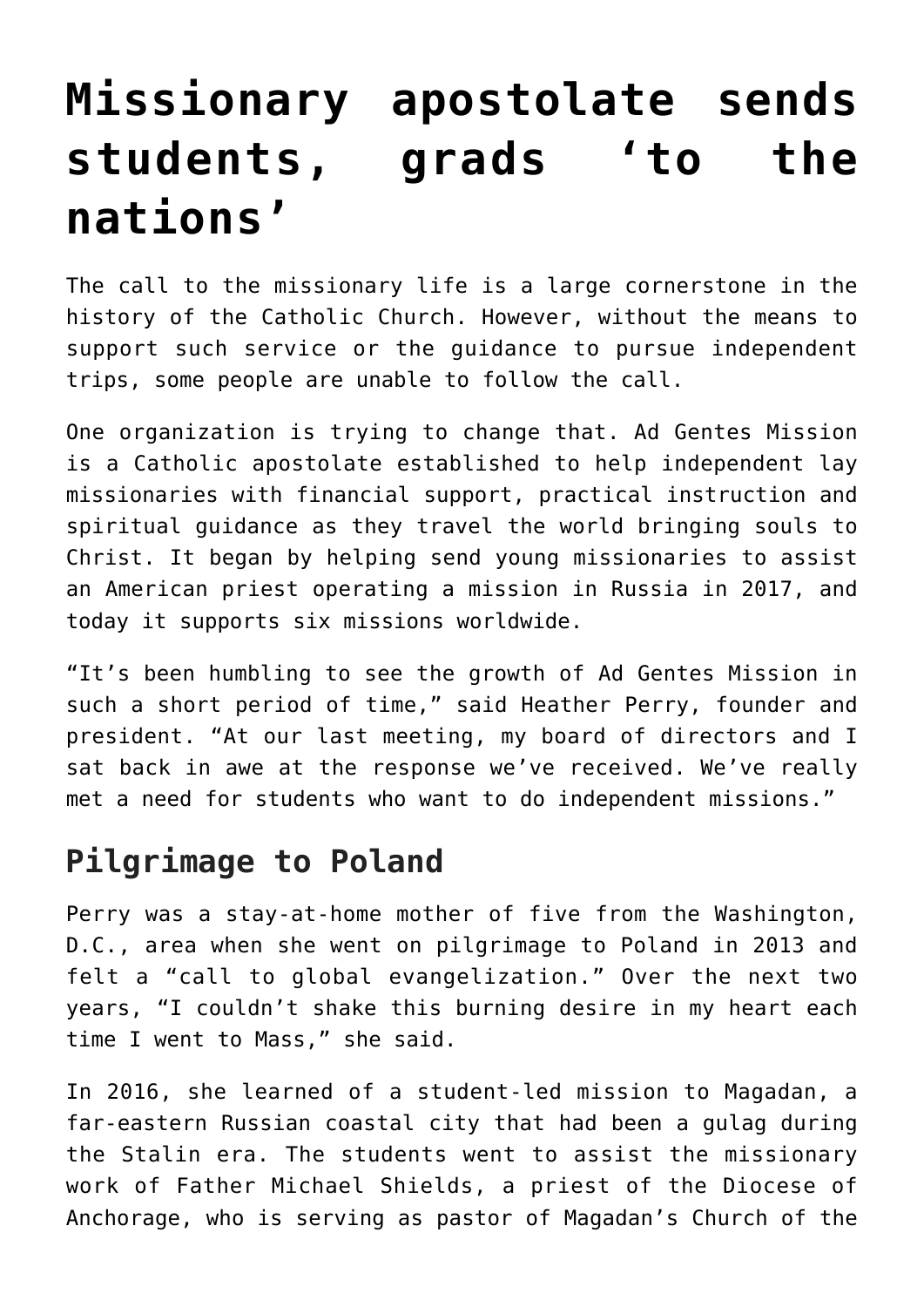Nativity. Perry supported the students both financially and through her prayers.

In 2017, Perry bought a home in Steubenville, Ohio, near the campus of her alma mater, Franciscan University. Its purpose was to serve as a mission house for students interested in doing missionary work — a place where they can "connect and find community with one another."

Wanting to do more, she founded Ad Gentes Mission (Latin for the missionary cry "To the nations!"), which in three months was helping missionaries going to Peru, Alaska, Russia, Ireland and Ukraine with such needs as fundraising, training and leadership skills. Missionaries to Russia were given an introduction to the Russian language.

In its first year, the organization helped nearly 50 students turn their desire to be a missionary into a tangible reality. "It's been very exciting," Perry said. "I really believe we're following a call of the Holy Spirit."

## **Ukraine mission**

Caroline Reel, a first-grade teacher from Scottsdale, Arizona, volunteered to teach English in Lviv, Ukraine, through a program called English Summer School, which served Ukrainian Catholic University students in 2017. "After returning, I felt a deep call to bring back a team of Catholic, American missionaries to serve those in Ukraine through the same program," she said. Ad Gentes facilitated her return in 2018, helping send 12 total missionaries to serve 250 students this past summer. The three-week immersion camp helped Ukrainian students learn English and receive an introduction to American culture, with students invited to take part in daily Mass and praise and worship.

"To learn, walk and pray with peers from Ukraine is our ministry," Reel said. "As volunteers, we understood that this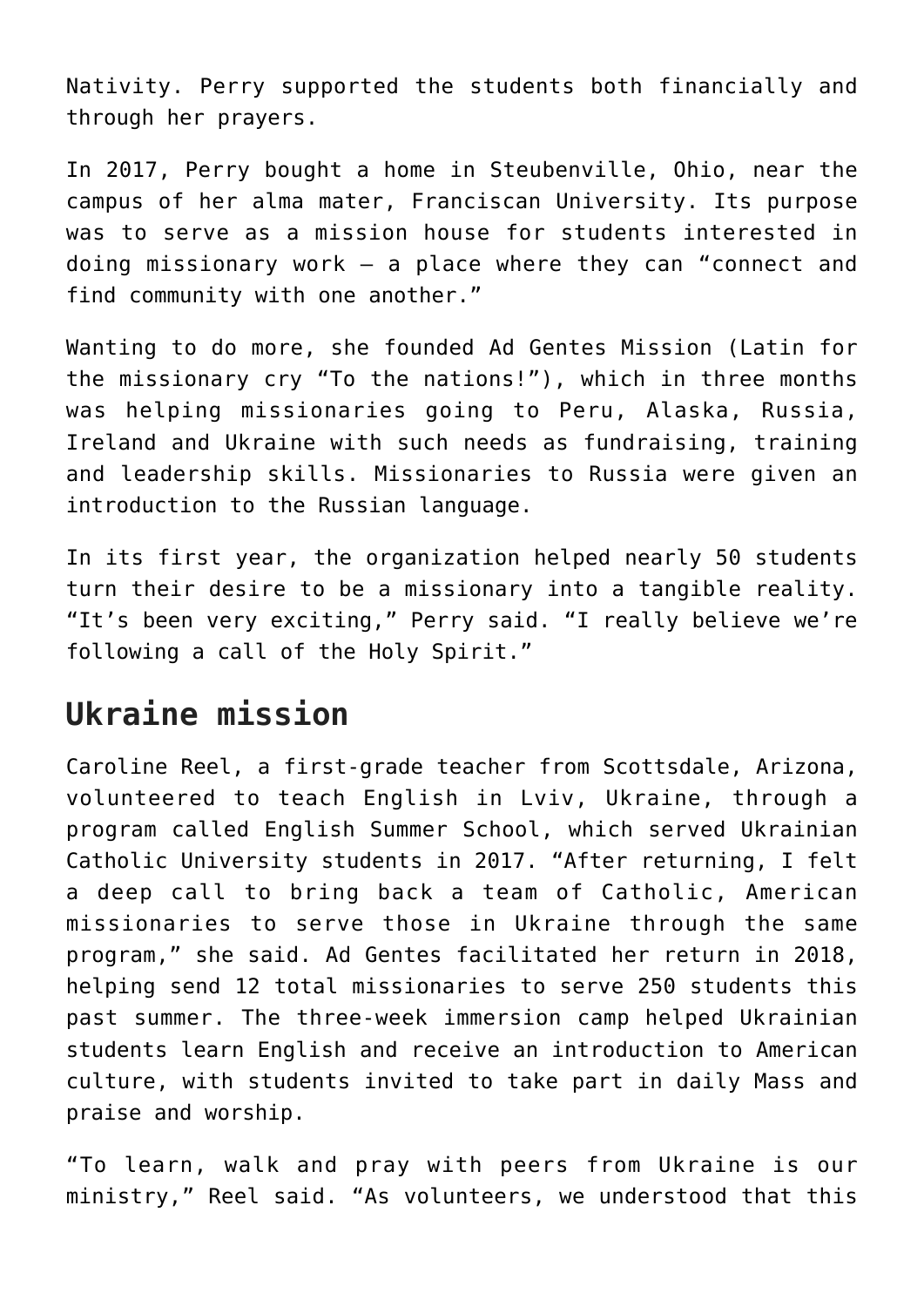was the Lord's mission and that the Holy Spirit would work in our lives. We chose missionaries ready to serve, willing to give and eager to live the joy of the Gospel."

This was Reel's first mission trip, and the support Ad Gentes offered was "monumental." The organization's mission house near the Franciscan University campus offered space to pray and "gather and form a community." It also helped the Ukraine mission streamline its fundraising process and organize its donor information.

Reel is anxious to return to work with the Ukrainian students, serve the Church and "fulfill God's plan for my life.

"The love I have can only be of the Lord," she said. "I've yet to experience anything like it, and it has transformed every aspect of my life. The idea of returning to that community we've all worked to foster makes my heart sing. I believe this is the Lord's work."

#### **Bottom-up approach**

Christopher Thorpe of Newton, Iowa, participated in a weeklong trip to Lima, Peru, in the spring of 2018. His team interacted with the local poor who lived in neighborhoods scattered across the rocky mountain slopes outside the city. The team built concrete staircases up the sides of the mountains, providing an infrastructure to a part of the city that has none.

Thorpe describes Ad Gentes as a "practical answer to the call for a New Evangelization, which I think to be completely unique. They enable lay, college-age Catholics to participate in the missionary activity of the Church at a time in our lives when we are most free to leave behind the responsibilities we have as students."

He noted that Ad Gentes encouraged the missions to be independent and student-organized — "a bottom-up approach